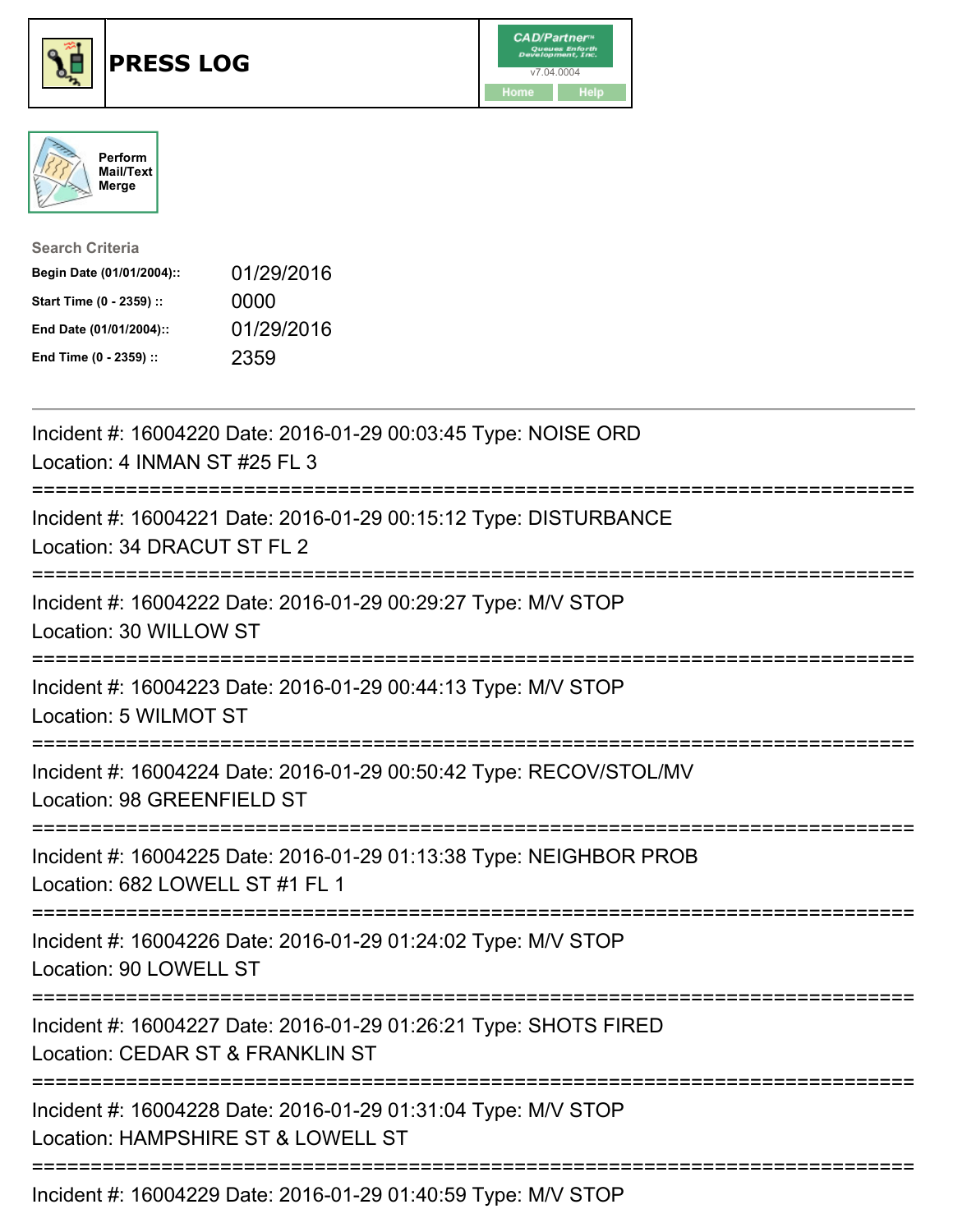Location: 86 KENDRICK ST

| Incident #: 16004230 Date: 2016-01-29 01:50:20 Type: M/V STOP<br>Location: MARKET ST & PARKER ST                   |
|--------------------------------------------------------------------------------------------------------------------|
| Incident #: 16004231 Date: 2016-01-29 01:58:43 Type: BUILDING CHK<br>Location: SHALOM / null                       |
| Incident #: 16004232 Date: 2016-01-29 02:01:29 Type: M/V STOP<br><b>Location: BLANCHARD ST</b>                     |
| Incident #: 16004234 Date: 2016-01-29 02:11:31 Type: TOW OF M/V<br>Location: 433 CANAL ST                          |
| Incident #: 16004233 Date: 2016-01-29 02:18:31 Type: M/V STOP<br>Location: ESSEX ST & MARGIN ST                    |
| Incident #: 16004235 Date: 2016-01-29 02:21:56 Type: TOW OF M/V<br>Location: TRESPASS TOW 2EZ194 / 101 AMESBURY ST |
| Incident #: 16004236 Date: 2016-01-29 02:23:03 Type: ALARM/BURG<br>Location: TARBOX SCHOOL / 59 ALDER ST           |
| Incident #: 16004237 Date: 2016-01-29 02:32:05 Type: TOW/REPOSSED<br>Location: LEGACY PARK / 112 MARSTON ST        |
| Incident #: 16004238 Date: 2016-01-29 02:42:35 Type: DISTURBANCE<br>Location: 37 BROMFIELD ST                      |
| Incident #: 16004239 Date: 2016-01-29 03:21:51 Type: M/V STOP<br>Location: 90 THORNTON ST                          |
| Incident #: 16004240 Date: 2016-01-29 03:22:50 Type: SPECIAL CHECK<br>Location: 2 INMAN ST                         |
| Incident #: 16004241 Date: 2016-01-29 03:31:59 Type: M/V STOP<br>Location: SAM'S FOOD STORE / 389 BROADWAY         |
| Incident #: 16004242 Date: 2016-01-29 03:42:53 Type: LIC PLATE STO<br>Location: 316 ESSEX ST                       |
| Incident #: 16004243 Date: 2016-01-29 04:47:43 Type: MEDIC SUPPORT                                                 |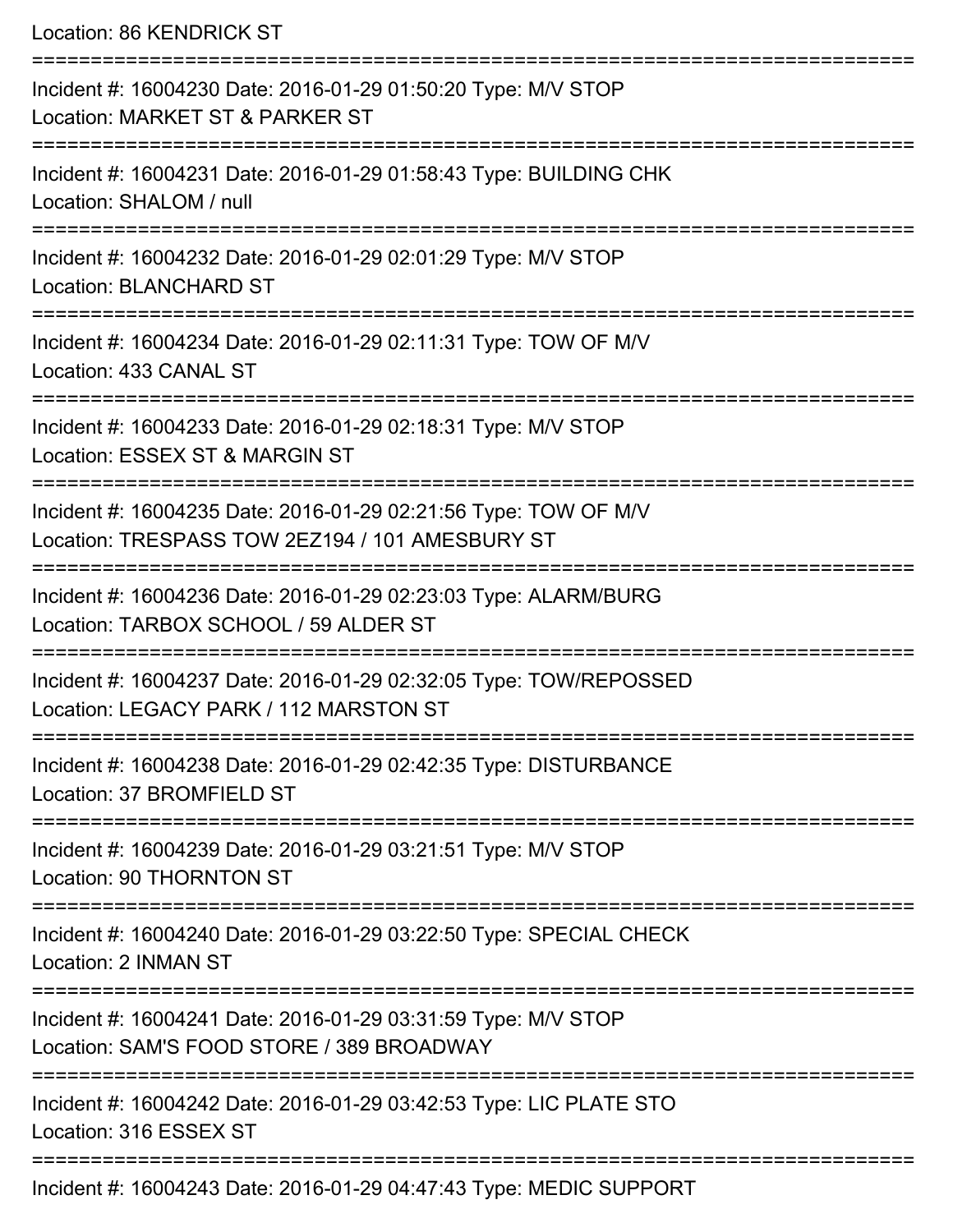=========================================================================== Incident #: 16004244 Date: 2016-01-29 05:13:28 Type: NOISE ORD Location: FERRY ST & WILLIAM ST =========================================================================== Incident #: 16004245 Date: 2016-01-29 06:34:02 Type: ALARMS Location: LA RUBIA RESTAURANT / 52 COMMON ST =========================================================================== Incident #: 16004246 Date: 2016-01-29 06:36:06 Type: ALARMS Location: FRANCIS RESIDENCE / 12 MONROE ST =========================================================================== Incident #: 16004247 Date: 2016-01-29 06:39:55 Type: AUTO ACC/NO PI Location: ANDOVER ST & S BROADWAY =========================================================================== Incident #: 16004248 Date: 2016-01-29 07:06:06 Type: M/V STOP Location: ESSEX ST & OXFORD ST =========================================================================== Incident #: 16004249 Date: 2016-01-29 07:26:33 Type: SUS PERS/MV Location: ANDOVER ST & S UNION ST =========================================================================== Incident #: 16004250 Date: 2016-01-29 07:41:51 Type: M/V STOP Location: 123 ABBOTT ST =========================================================================== Incident #: 16004251 Date: 2016-01-29 07:42:24 Type: M/V STOP Location: ACTON ST & BROADWAY =========================================================================== Incident #: 16004252 Date: 2016-01-29 07:44:04 Type: M/V STOP Location: CARVER ST & SHATTUCK ST =========================================================================== Incident #: 16004253 Date: 2016-01-29 08:02:02 Type: M/V STOP Location: COMMON ST & HAMPSHIRE ST =========================================================================== Incident #: 16004254 Date: 2016-01-29 08:10:40 Type: MEDIC SUPPORT Location: 47 WHITE ST =========================================================================== Incident #: 16004255 Date: 2016-01-29 08:27:29 Type: STOL/MV/PAS Location: 46 POPLAR ST =========================================================================== Incident #: 16004256 Date: 2016-01-29 08:35:26 Type: MEDIC SUPPORT Location: SOUTH LAWRENCE EAST SCHOOL / 165 CRAWFORD ST =========================================================================== Incident #: 16004257 Date: 2016-01-29 08:48:38 Type: TOW/REPOSSED  $L = L/L = 2$  MAIRFAN / FFA BROADWAY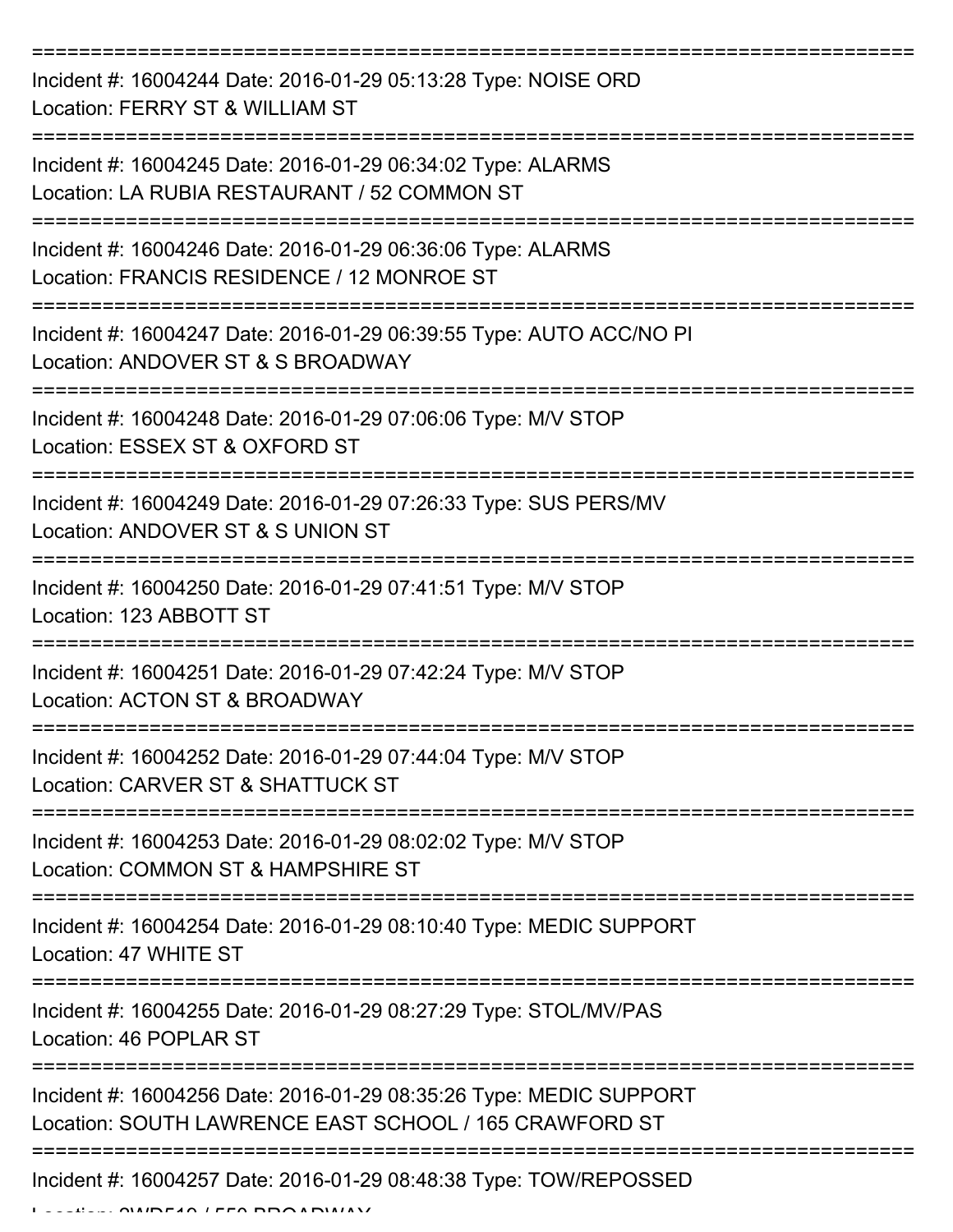| Incident #: 16004258 Date: 2016-01-29 08:54:10 Type: STOL/MV/PAS<br>Location: 69 TENNEY ST             |
|--------------------------------------------------------------------------------------------------------|
| Incident #: 16004259 Date: 2016-01-29 09:12:32 Type: ALARM/BURG<br>Location: 52 OSGOOD ST              |
| Incident #: 16004260 Date: 2016-01-29 09:15:52 Type: TOW/REPOSSED<br>Location: 112 MARSTON ST          |
| Incident #: 16004261 Date: 2016-01-29 09:16:53 Type: RECOV/STOL/MV<br>Location: 621 ESSEX ST           |
| Incident #: 16004262 Date: 2016-01-29 09:20:00 Type: EVIDENCE TRAN<br>Location: 90 LOWELL ST           |
| Incident #: 16004263 Date: 2016-01-29 09:47:49 Type: ALARM/BURG<br>Location: MIR LOUNGE / 102 ESSEX ST |
| Incident #: 16004264 Date: 2016-01-29 09:52:15 Type: M/V STOP<br><b>Location: FOSTER ST</b>            |
| Incident #: 16004265 Date: 2016-01-29 09:54:18 Type: INVESTIGATION<br>Location: 77 S UNION ST          |
| Incident #: 16004266 Date: 2016-01-29 09:58:56 Type: M/V STOP<br>Location: ESSEX ST & FRANKLIN ST      |
| Incident #: 16004267 Date: 2016-01-29 10:04:52 Type: SUS PERS/MV<br>Location: 1087 ESSEX ST            |
| Incident #: 16004268 Date: 2016-01-29 10:19:28 Type: SUS PERS/MV<br>Location: 570 S UNION ST           |
| Incident #: 16004269 Date: 2016-01-29 10:23:05 Type: 209A/SERVE<br>Location: 44 FERRY ST               |
| Incident #: 16004270 Date: 2016-01-29 10:26:01 Type: DRUG VIO<br>Location: 101 SUNSET AV               |
| Incident #: 16004271 Date: 2016-01-29 10:31:01 Type: PARK & WALK                                       |

Location: BDOADWAY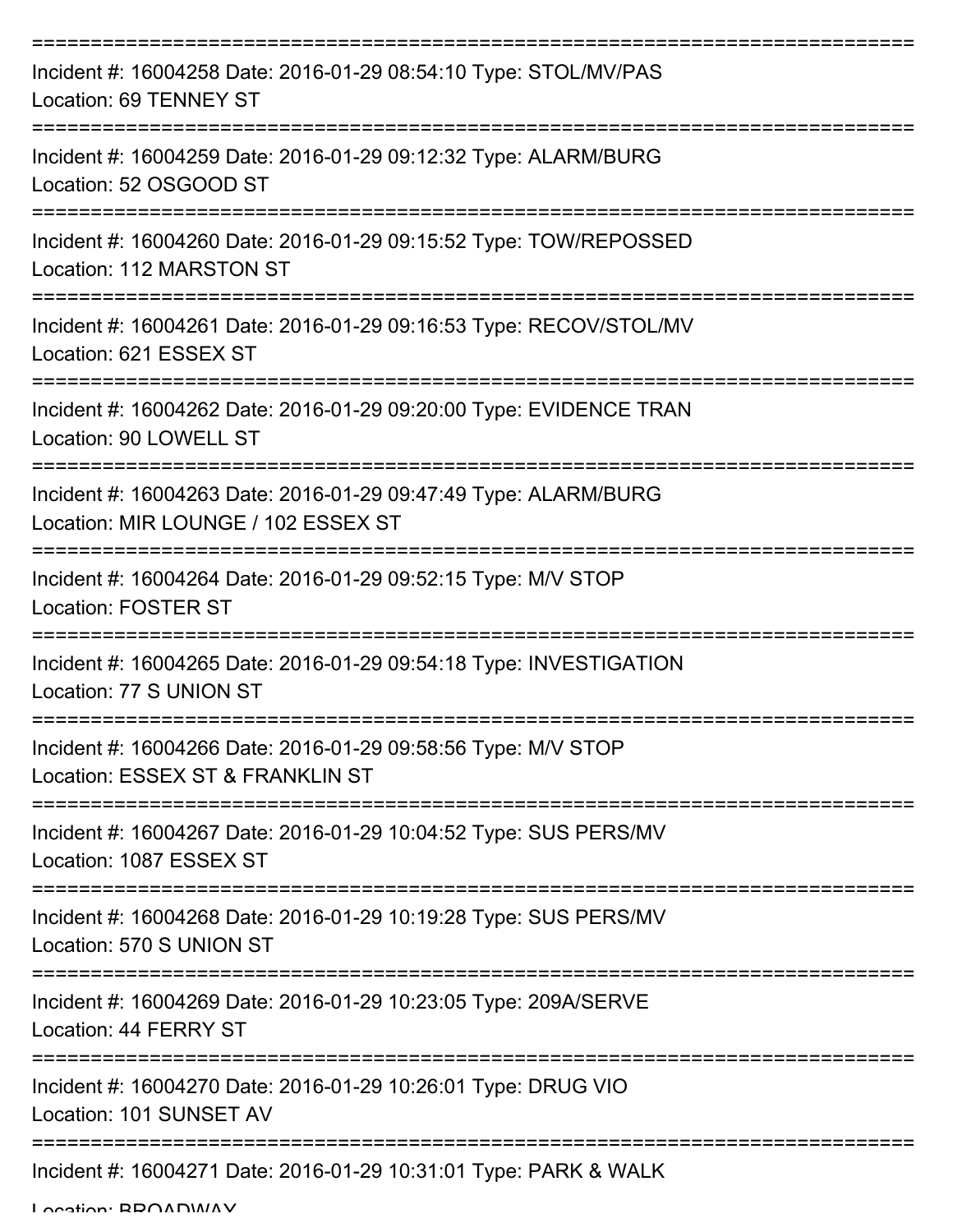| Incident #: 16004272 Date: 2016-01-29 10:34:35 Type: WARRANT SERVE<br>Location: 2 APPLETON ST<br>================================ |
|-----------------------------------------------------------------------------------------------------------------------------------|
| Incident #: 16004273 Date: 2016-01-29 10:42:48 Type: 209A/SERVE<br>Location: 45 CLIFTON ST                                        |
| Incident #: 16004274 Date: 2016-01-29 10:55:27 Type: B&E/ATTEMPY<br>Location: 163 HIGH ST FL 2                                    |
| Incident #: 16004276 Date: 2016-01-29 10:59:28 Type: LARCENY/PAST<br>Location: ST. VINCENT THRIFT STORE / 42 FRANKLIN ST          |
| Incident #: 16004275 Date: 2016-01-29 11:01:28 Type: M/V STOP<br>Location: LAFAYETTE AV & S BROADWAY                              |
| Incident #: 16004277 Date: 2016-01-29 11:04:11 Type: INVESTIGATION<br>Location: 21 BUTLER ST                                      |
| Incident #: 16004278 Date: 2016-01-29 11:04:54 Type: AUTO ACC/NO PI<br>Location: 670 ANDOVER ST                                   |
| Incident #: 16004279 Date: 2016-01-29 11:05:31 Type: M/V STOP<br>Location: SOUTH ST                                               |
| Incident #: 16004280 Date: 2016-01-29 11:06:15 Type: FRAUD<br>Location: 100 CHESTER ST FL 1                                       |
| Incident #: 16004281 Date: 2016-01-29 11:10:59 Type: M/V STOP<br>Location: 61 WINTHROP AV                                         |
| Incident #: 16004282 Date: 2016-01-29 11:15:08 Type: CK WELL BEING<br>Location: 27 WILLOW ST #B                                   |
| ------------------------<br>Incident #: 16004283 Date: 2016-01-29 11:15:44 Type: M/V STOP<br>Location: SOUTH ST                   |
| Incident #: 16004284 Date: 2016-01-29 11:21:05 Type: HIT & RUN M/V<br>Location: 36 PHILLIPS ST                                    |
| Incident #: 16004285 Date: 2016-01-29 11:22:04 Type: M/V STOP<br>Location: S UNION ST & WINTHROP AV                               |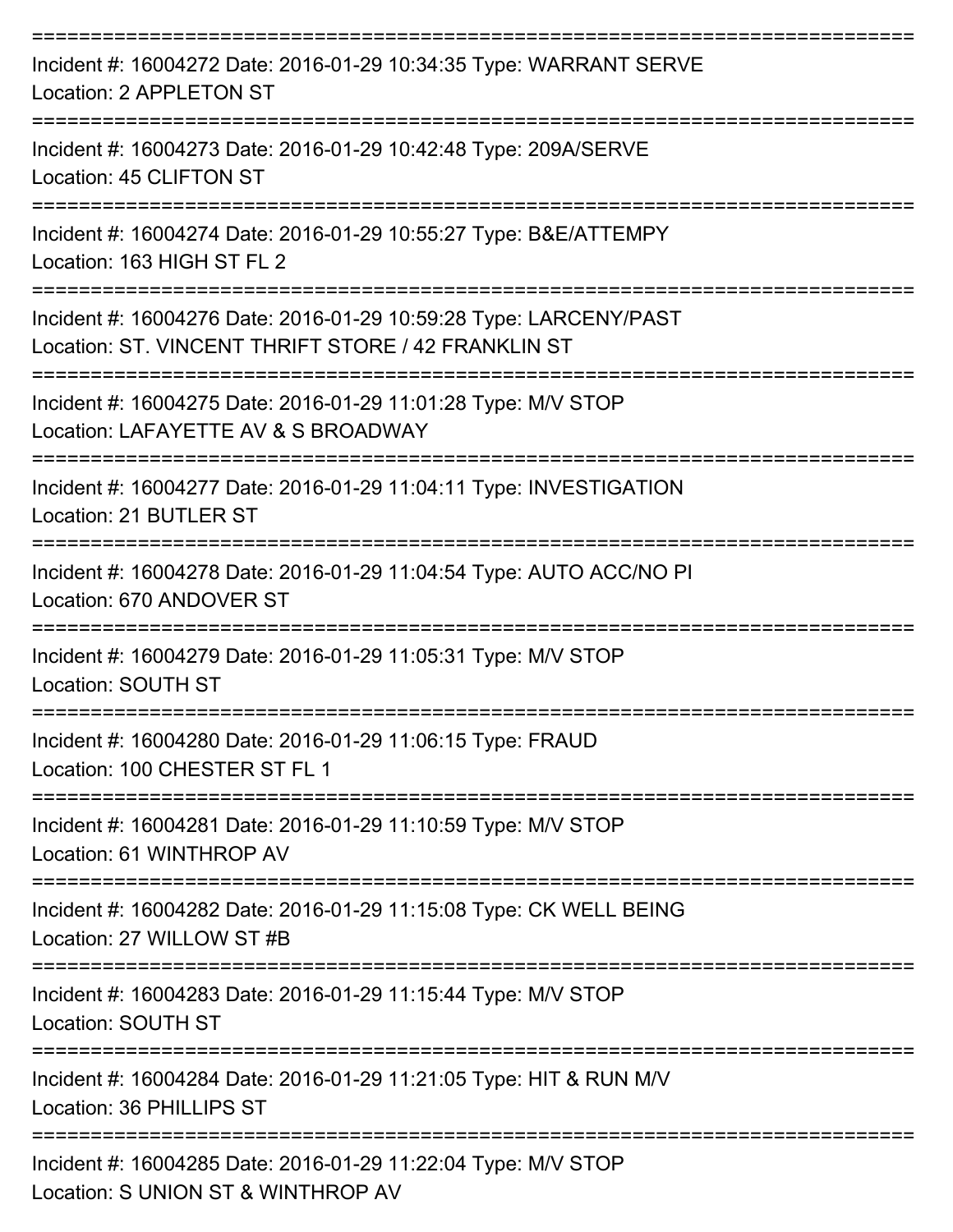| Incident #: 16004286 Date: 2016-01-29 11:23:57 Type: M/V STOP<br><b>Location: WINTHROP AV</b>                                                                 |
|---------------------------------------------------------------------------------------------------------------------------------------------------------------|
| ================================<br>Incident #: 16004287 Date: 2016-01-29 11:25:17 Type: M/V STOP<br>Location: SOUTH ST                                       |
| ----------------------<br>Incident #: 16004288 Date: 2016-01-29 11:27:18 Type: HIT & RUN M/V<br>Location: BOXFORD ST & WINTHROP AV                            |
| Incident #: 16004289 Date: 2016-01-29 11:32:49 Type: AUTO ACC/NO PI<br>Location: BOXFORD ST & WINTHROP AV                                                     |
| Incident #: 16004290 Date: 2016-01-29 11:35:16 Type: M/V STOP<br><b>Location: SOUTH ST</b>                                                                    |
| Incident #: 16004291 Date: 2016-01-29 11:38:02 Type: ANIMAL COMPL<br>Location: 29 WHITMAN ST FL 1                                                             |
| --------------------<br>Incident #: 16004292 Date: 2016-01-29 11:40:32 Type: M/V STOP<br><b>Location: SOUTH ST</b>                                            |
| Incident #: 16004294 Date: 2016-01-29 11:42:51 Type: STOL/MV/PAS<br>Location: 19 PORTLAND ST                                                                  |
| Incident #: 16004293 Date: 2016-01-29 11:43:06 Type: M/V STOP<br><b>Location: FERRY ST</b>                                                                    |
| Incident #: 16004295 Date: 2016-01-29 11:47:30 Type: M/V STOP<br>Location: SOUTH ST                                                                           |
| Incident #: 16004296 Date: 2016-01-29 11:53:35 Type: INVESTIGATION<br>Location: OLIVER SCHOOL / 183 HAVERHILL ST                                              |
| ;=============================<br>===========================<br>Incident #: 16004297 Date: 2016-01-29 11:59:23 Type: DRUG VIO<br><b>Location: MARSTON ST</b> |
| Incident #: 16004298 Date: 2016-01-29 12:09:18 Type: DRUG OVERDOSE<br>Location: 238 HAVERHILL ST #1                                                           |
| Incident #: 16004299 Date: 2016-01-29 12:21:55 Type: KEEP PEACE<br>Location: 73 HAVERHILL ST #2                                                               |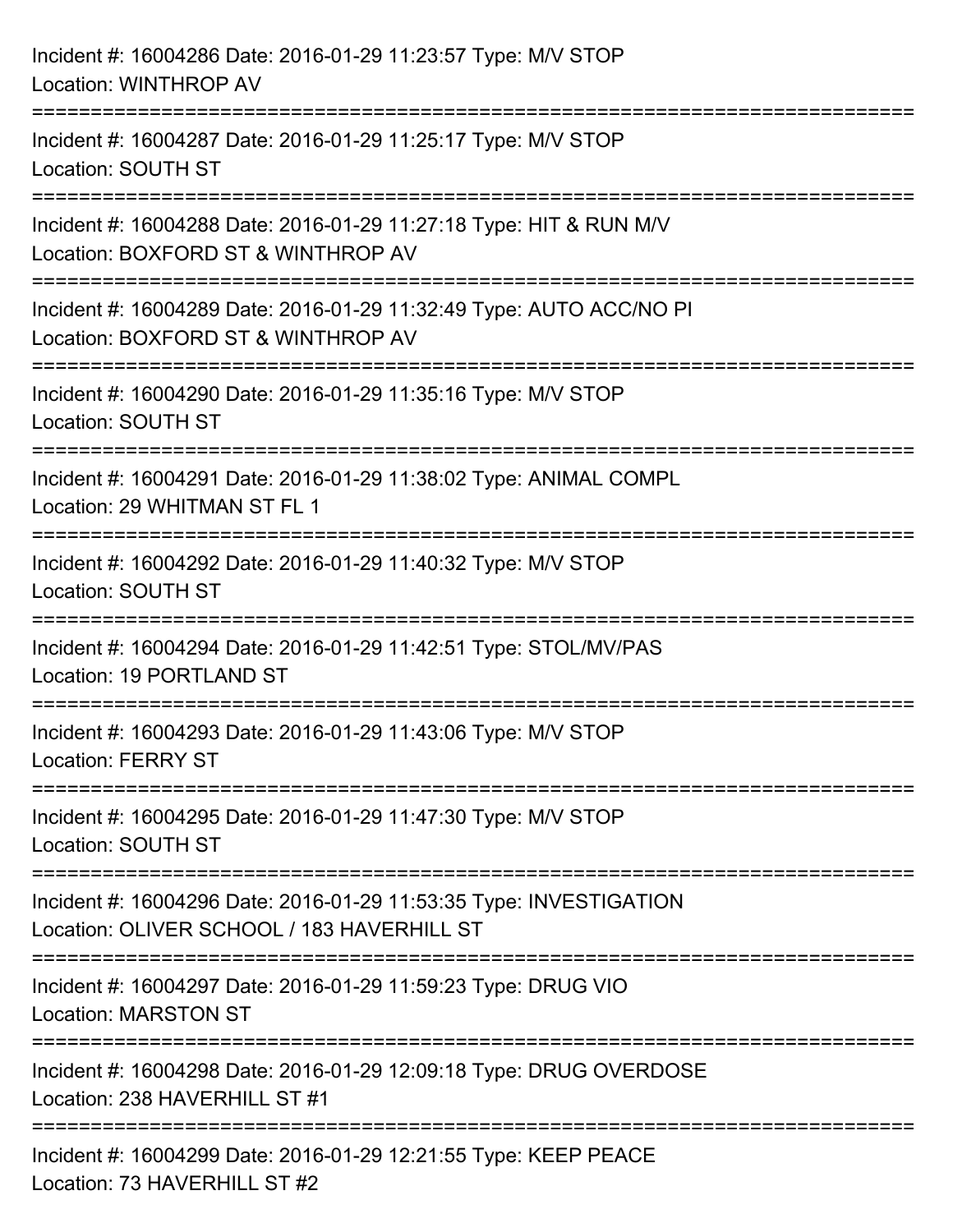Incident #: 16004300 Date: 2016-01-29 12:31:32 Type: INVESTIGATION Location: 134 WEST ST =========================================================================== Incident #: 16004301 Date: 2016-01-29 12:48:17 Type: UNWANTEDGUEST Location: TRAIN STATION / 211 MERRIMACK ST =========================================================================== Incident #: 16004302 Date: 2016-01-29 12:51:11 Type: DRUG VIO Location: LAWRENCE ST & MAPLE ST =========================================================================== Incident #: 16004303 Date: 2016-01-29 12:53:30 Type: ALARM/HOLD Location: GREATER LAWRENCE CAC ADMIN / 305 ESSEX ST =========================================================================== Incident #: 16004304 Date: 2016-01-29 12:57:30 Type: UNWANTEDGUEST Location: 570 S UNION ST #12 =========================================================================== Incident #: 16004305 Date: 2016-01-29 13:01:09 Type: AUTO ACC/UNK PI Location: LASALLE AV & S BROADWAY =========================================================================== Incident #: 16004306 Date: 2016-01-29 13:06:01 Type: MV/BLOCKING Location: 36 BUTLER ST =========================================================================== Incident #: 16004307 Date: 2016-01-29 13:12:24 Type: DRUG VIO Location: 47 BRADFORD ST =========================================================================== Incident #: 16004308 Date: 2016-01-29 13:13:59 Type: DOMESTIC/PROG Location: 60 HAWLEY ST =========================================================================== Incident #: 16004309 Date: 2016-01-29 13:18:59 Type: INVESTIGATION Location: MARKET BASKET / 700 ESSEX ST =========================================================================== Incident #: 16004310 Date: 2016-01-29 13:23:26 Type: INVESTIGATION Location: LOWELL ST =========================================================================== Incident #: 16004311 Date: 2016-01-29 13:24:53 Type: INVESTIGATION Location: 90 LOWELL ST =========================================================================== Incident #: 16004312 Date: 2016-01-29 13:28:17 Type: INVESTIGATION Location: 90 LOWELL ST =========================================================================== Incident #: 16004313 Date: 2016-01-29 13:29:13 Type: KEEP PEACE Location: 63 WARWICK ST #3

===========================================================================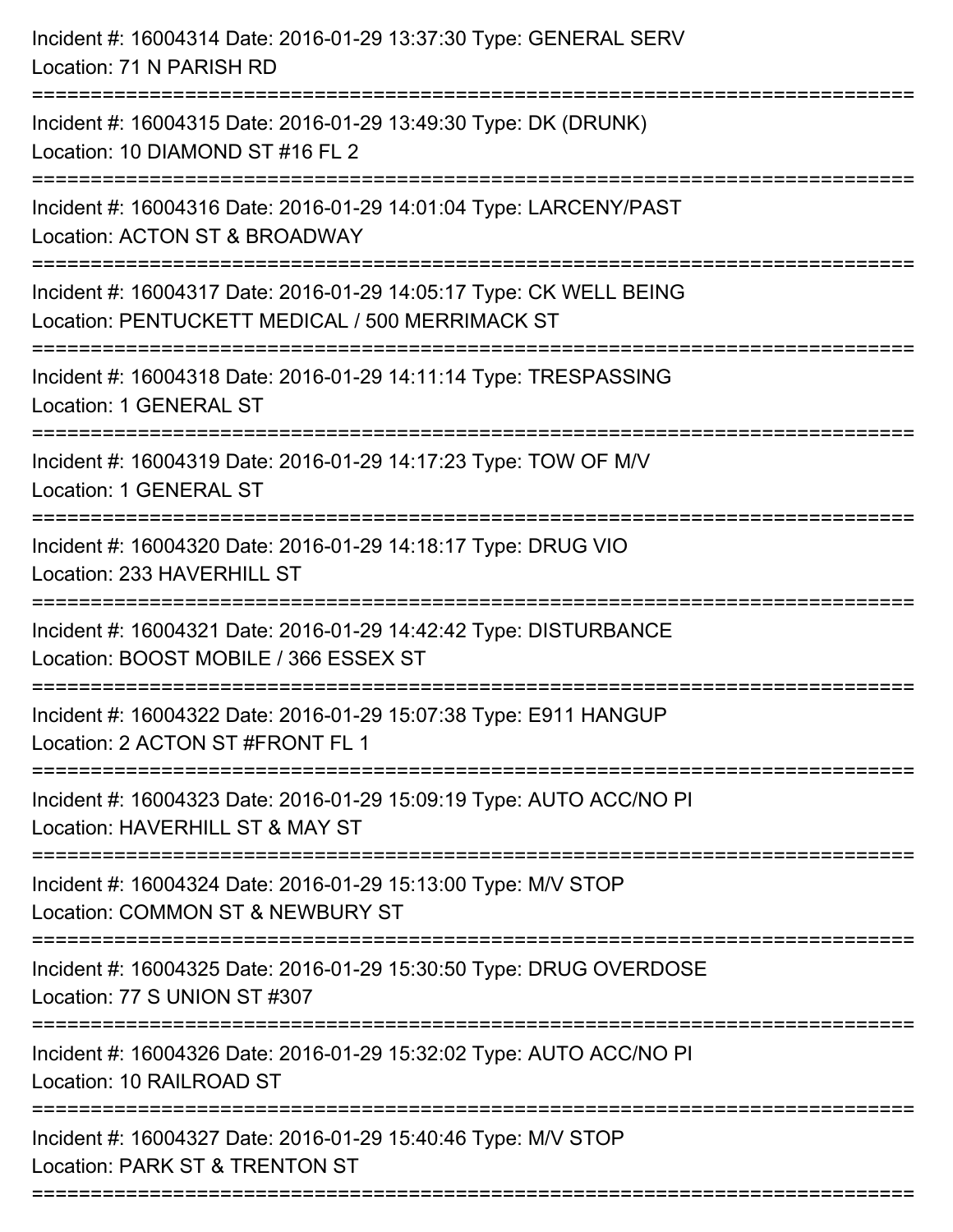Location: BROADWAY & LOWELL ST =========================================================================== Incident #: 16004329 Date: 2016-01-29 15:51:05 Type: LARCENY/PAST Location: 660 S UNION ST =========================================================================== Incident #: 16004330 Date: 2016-01-29 15:55:28 Type: MEDIC SUPPORT Location: 1101 ESSEX ST =========================================================================== Incident #: 16004331 Date: 2016-01-29 15:57:35 Type: CK WELL BEING Location: COMMONWEALTH DR =========================================================================== Incident #: 16004332 Date: 2016-01-29 16:00:38 Type: ABAND MV Location: 9 DEWEY ST =========================================================================== Incident #: 16004333 Date: 2016-01-29 16:08:55 Type: AUTO ACC/NO PI Location: 45 MIDDLEBURY ST =========================================================================== Incident #: 16004335 Date: 2016-01-29 16:10:18 Type: KEEP PEACE Location: 281 LAWRENCE ST #2 =========================================================================== Incident #: 16004334 Date: 2016-01-29 16:11:14 Type: B&E/DWELL/AT Location: 17 BROOKLINE ST =========================================================================== Incident #: 16004336 Date: 2016-01-29 16:33:09 Type: GENERAL SERV Location: BRUCE SCHOOL / 135 BUTLER ST =========================================================================== Incident #: 16004337 Date: 2016-01-29 16:42:48 Type: M/V STOP Location: LAWRENCE ST & PARK ST =========================================================================== Incident #: 16004338 Date: 2016-01-29 17:11:44 Type: ALARM/BURG Location: 35 KENDALL ST =========================================================================== Incident #: 16004340 Date: 2016-01-29 17:13:25 Type: ALARM/HOLD Location: 30 S BROADWAY =========================================================================== Incident #: 16004339 Date: 2016-01-29 17:14:09 Type: RECOV/STOL/MV Location: 24 TRINITY ST =========================================================================== Incident #: 16004342 Date: 2016-01-29 17:20:35 Type: DOMESTIC/PROG Location: KFC / 490 S UNION ST ===========================================================================

Incident #: 16004341 Date: 2016 01 29 17:21:12 Type: 2016 01 29 17:21:21:21:21:21:21:21:21:21:21:21:<br>.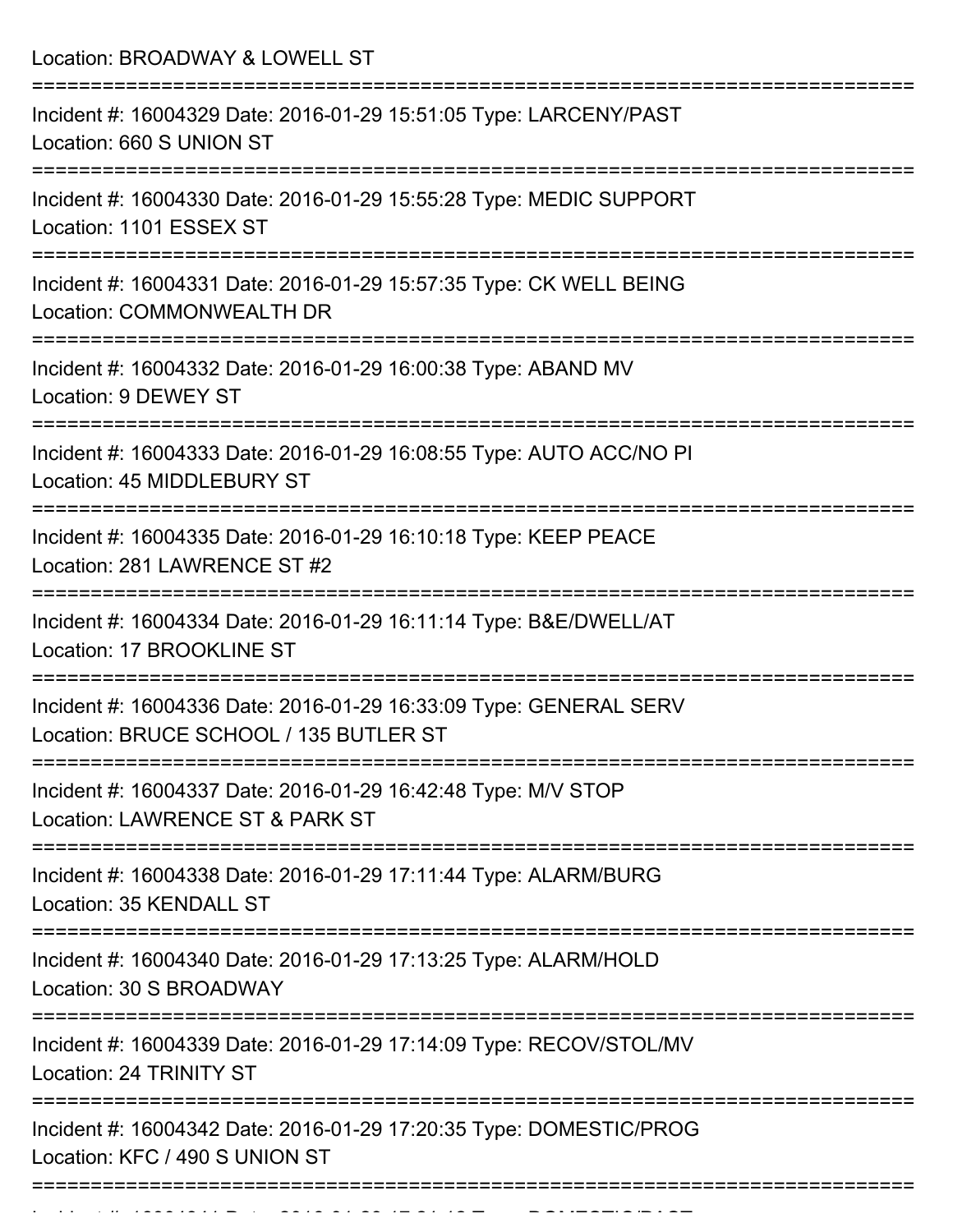| Location: 73 WINTHROP AV                                                                                         |
|------------------------------------------------------------------------------------------------------------------|
| Incident #: 16004343 Date: 2016-01-29 17:29:02 Type: AUTO ACC/NO PI<br>Location: 12 E HAVERHILL ST               |
| Incident #: 16004344 Date: 2016-01-29 17:30:13 Type: NOISE ORD<br>Location: 424 ANDOVER ST                       |
| Incident #: 16004345 Date: 2016-01-29 17:40:49 Type: CK WELL BEING<br>Location: 12 WINTHROP AV #1                |
| Incident #: 16004346 Date: 2016-01-29 17:51:51 Type: AUTO ACC/NO PI<br>Location: E HAVERHILL ST & PROSPECT ST    |
| Incident #: 16004347 Date: 2016-01-29 17:54:49 Type: M/V STOP<br>Location: E HAVERHILL ST & PROSPECT ST          |
| Incident #: 16004348 Date: 2016-01-29 17:59:46 Type: SHOPLIFTING<br>Location: CVS PHARMACY / 266 BROADWAY        |
| Incident #: 16004349 Date: 2016-01-29 18:05:55 Type: ALARMS<br>Location: 92A GLENN ST<br>======================= |
| Incident #: 16004350 Date: 2016-01-29 18:08:32 Type: AUTO ACC/NO PI<br>Location: DUNKIN DONUTS / 50 S BROADWAY   |
| Incident #: 16004351 Date: 2016-01-29 18:10:06 Type: INVEST CONT<br>Location: 355 PARK ST                        |
| Incident #: 16004352 Date: 2016-01-29 18:34:14 Type: AUTO ACC/NO PI<br>Location: ABBOTT ST & S UNION ST          |
| Incident #: 16004353 Date: 2016-01-29 18:36:18 Type: SHOPLIFTING<br>Location: 700 ESSEX ST                       |
| Incident #: 16004354 Date: 2016-01-29 18:37:44 Type: M/V STOP<br>Location: ERVING AV & TRINITY ST                |
| Incident #: 16004355 Date: 2016-01-29 18:44:06 Type: AUTO ACC/NO PI<br>Location: 305 ESSEX ST                    |
|                                                                                                                  |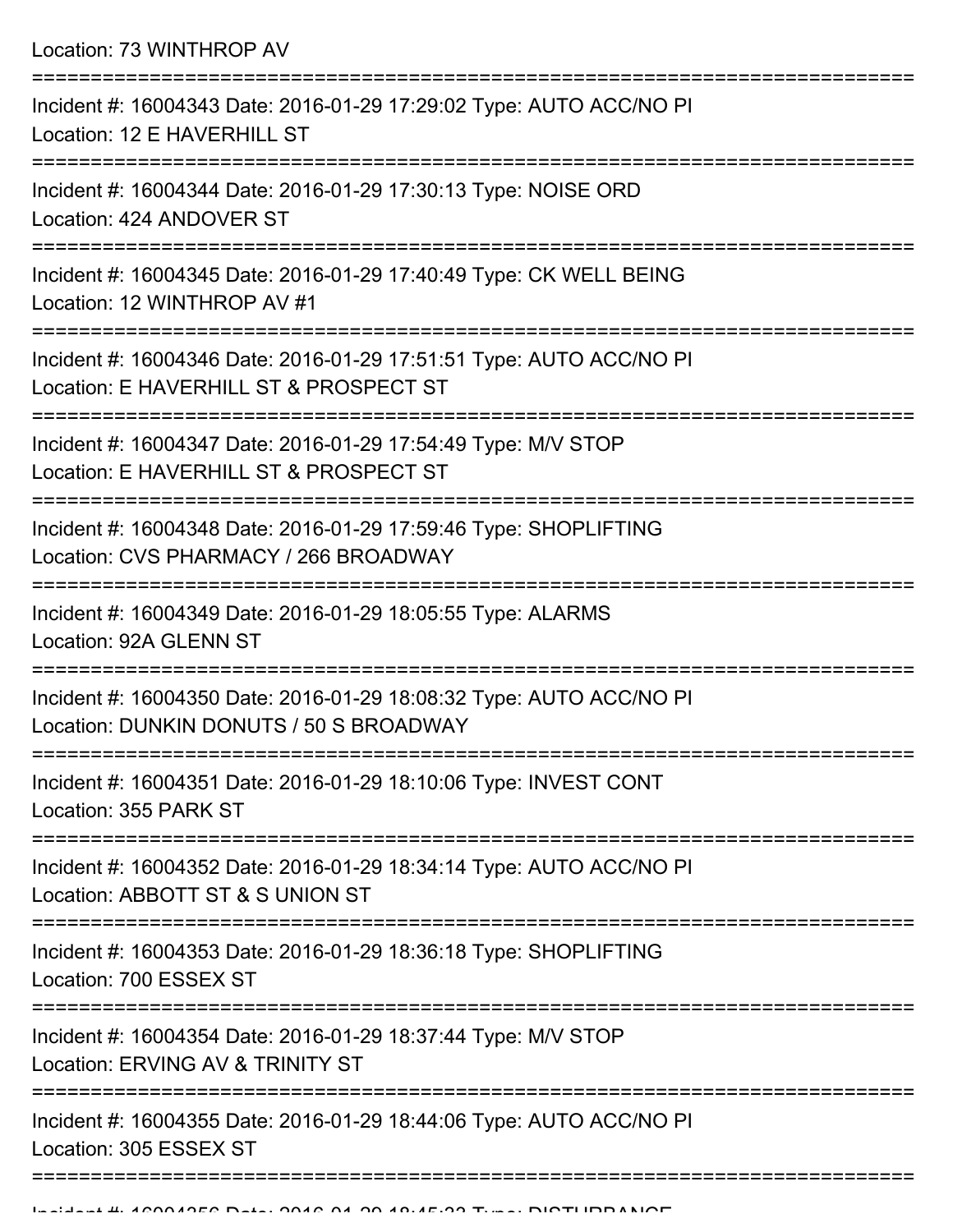Location: 240 HIGH ST

| Incident #: 16004357 Date: 2016-01-29 18:47:30 Type: HIT & RUN M/V<br>Location: ESSEX ST & LAWRENCE ST |
|--------------------------------------------------------------------------------------------------------|
| Incident #: 16004358 Date: 2016-01-29 18:55:36 Type: DISTURBANCE<br>Location: 31 SUMMER ST             |
| Incident #: 16004359 Date: 2016-01-29 19:00:00 Type: A&B PAST<br>Location: ESSEX ST & WINTER ST        |
| Incident #: 16004360 Date: 2016-01-29 19:06:22 Type: M/V STOP<br>Location: MERRIMACK ST & S BROADWAY   |
| Incident #: 16004361 Date: 2016-01-29 19:09:59 Type: SEX OFF. PAST<br>Location: 77 S UNION ST          |
| Incident #: 16004362 Date: 2016-01-29 19:15:04 Type: M/V STOP<br>Location: HAWLEY ST & S BROADWAY      |
| Incident #: 16004363 Date: 2016-01-29 19:28:14 Type: M/V STOP<br>Location: LAFAYETTE AV & S BROADWAY   |
| Incident #: 16004364 Date: 2016-01-29 19:29:00 Type: NOTIFICATION<br>Location: 237 JACKSON ST #6       |
| Incident #: 16004365 Date: 2016-01-29 19:33:12 Type: M/V STOP<br>Location: BOXFORD ST & WINTHROP AV    |
| Incident #: 16004366 Date: 2016-01-29 19:33:49 Type: M/V STOP<br>Location: CRESCENT ST & MAY ST        |
| Incident #: 16004367 Date: 2016-01-29 19:40:32 Type: MEDIC SUPPORT<br>Location: 50 MARSTON ST          |
| Incident #: 16004368 Date: 2016-01-29 19:41:52 Type: M/V STOP<br>Location: MANCHESTER ST & MAY ST      |
| Incident #: 16004369 Date: 2016-01-29 19:44:03 Type: M/V STOP<br>Location: 73 DORCHESTER ST            |
|                                                                                                        |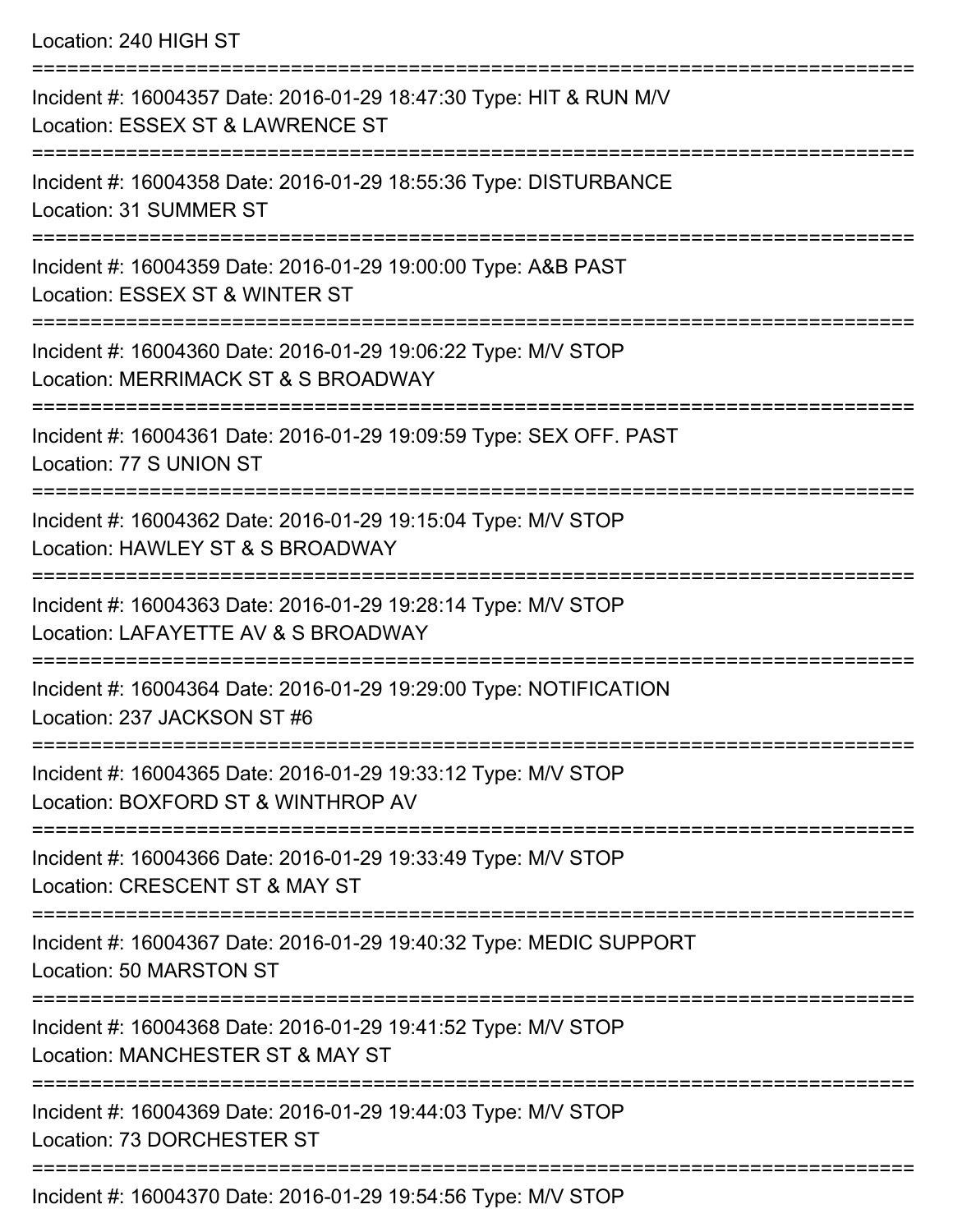| Incident #: 16004371 Date: 2016-01-29 19:57:18 Type: M/V STOP<br>Location: MARKET ST & PARKER ST   |
|----------------------------------------------------------------------------------------------------|
| Incident #: 16004372 Date: 2016-01-29 20:16:04 Type: ALARMS<br>Location: 298 S UNION ST            |
| Incident #: 16004373 Date: 2016-01-29 20:16:49 Type: M/V STOP<br>Location: 200 COMMON ST           |
| Incident #: 16004374 Date: 2016-01-29 20:25:45 Type: MEDIC SUPPORT<br>Location: 127 GARDEN ST      |
| Incident #: 16004375 Date: 2016-01-29 20:28:05 Type: SHOTS FIRED<br><b>Location: N BOYLSTON ST</b> |
| Incident #: 16004376 Date: 2016-01-29 20:40:33 Type: MEDIC SUPPORT<br>Location: 50 ISLAND ST #408  |
| Incident #: 16004377 Date: 2016-01-29 20:58:05 Type: NEIGHBOR PROB<br>Location: 364 AMES ST        |
| Incident #: 16004378 Date: 2016-01-29 21:14:31 Type: TOW/REPOSSED<br>Location: 115 MARKET ST FL 2  |
| Incident #: 16004379 Date: 2016-01-29 21:45:08 Type: DOMESTIC/PROG<br>Location: 30 WASHINGTON ST   |
| Incident #: 16004380 Date: 2016-01-29 22:00:07 Type: M/V STOP<br>Location: S. UNION & LYNN ST.     |
| Incident #: 16004381 Date: 2016-01-29 22:10:21 Type: M/V STOP<br>Location: E HAVERHILL ST & ELM ST |
| Incident #: 16004382 Date: 2016-01-29 22:15:12 Type: M/V STOP<br>Location: BROADWAY & CROSS ST     |
| Incident #: 16004383 Date: 2016-01-29 22:21:17 Type: M/V STOP<br>Location: JAMAICA ST & S UNION ST |
| Incident #: 16004384 Date: 2016-01-29 22:25:27 Type: M/V STOP                                      |